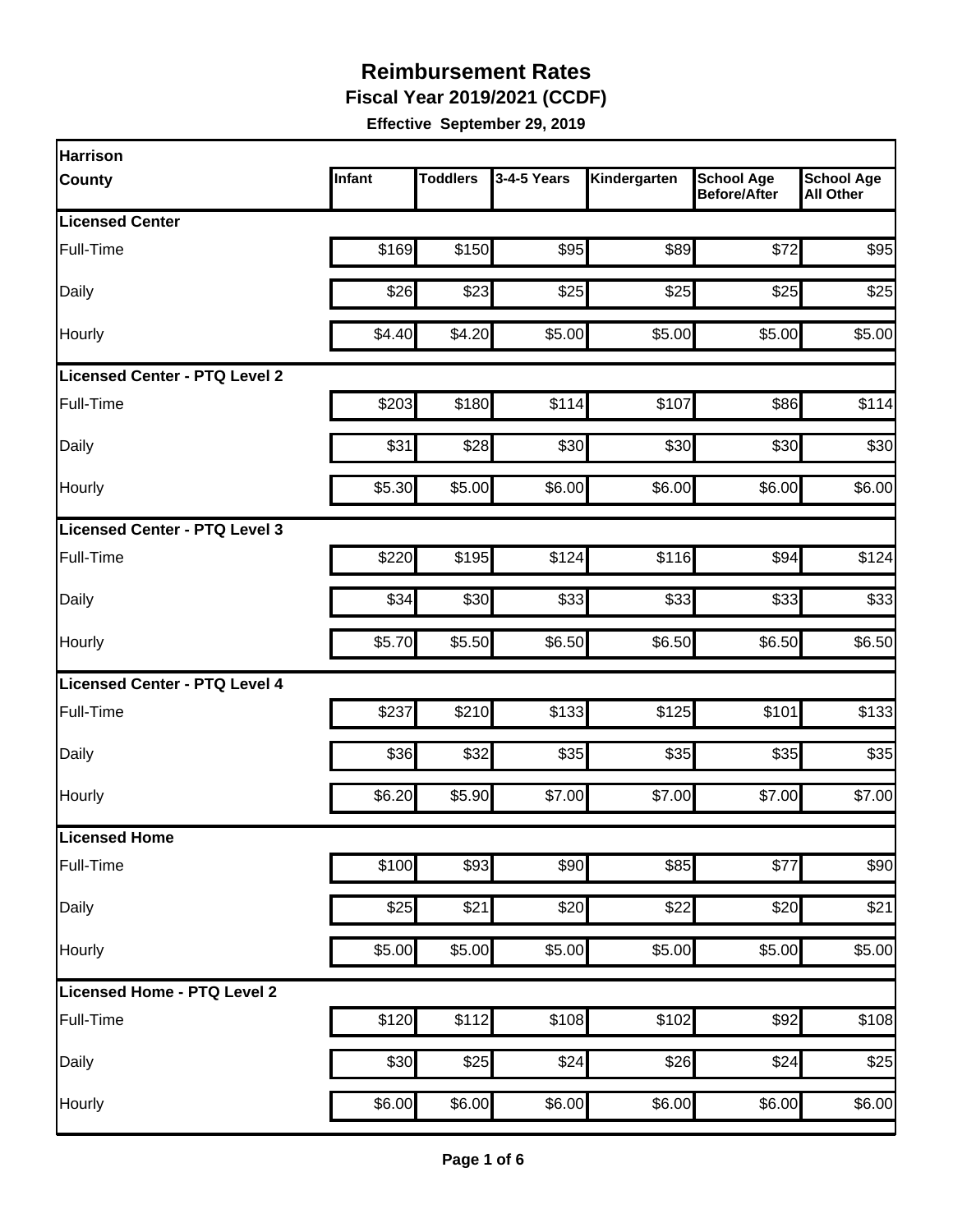**Fiscal Year 2019/2021 (CCDF)**

| <b>Harrison</b>                          |        |                 |             |                    |                                          |                                       |
|------------------------------------------|--------|-----------------|-------------|--------------------|------------------------------------------|---------------------------------------|
| County                                   | Infant | <b>Toddlers</b> | 3-4-5 Years | Kindergarten       | <b>School Age</b><br><b>Before/After</b> | <b>School Age</b><br><b>All Other</b> |
| <b>Licensed Home - PTQ Level 3</b>       |        |                 |             |                    |                                          |                                       |
| Full-Time                                | \$130  | \$121           | \$117       | \$111              | \$100                                    | \$117                                 |
| Daily                                    | \$33   | \$27            | \$26        | \$29               | \$26                                     | \$27                                  |
| Hourly                                   | \$6.50 | \$6.50          | \$6.50      | \$6.50             | \$6.50                                   | \$6.50                                |
| Licensed Home - PTQ Level 4              |        |                 |             |                    |                                          |                                       |
| Full-Time                                | \$140  | \$130           | \$126       | \$119              | \$108                                    | \$126                                 |
| Daily                                    | \$35   | \$29            | \$28        | \$31               | \$28                                     | \$29                                  |
| Hourly                                   | \$7.00 | \$7.00          | \$7.00      | \$7.00             | \$7.00                                   | \$7.00                                |
| <b>Registered Ministry</b>               |        |                 |             |                    |                                          |                                       |
| Full-Time                                | \$95   | \$90            | \$70        | \$59               | \$52                                     | \$70                                  |
| Daily                                    | \$21   | \$18            | \$17        | \$17               | \$15                                     | \$17                                  |
| Hourly                                   | \$3.10 | \$3.00          | \$2.90      | \$2.90             | \$3.40                                   | \$2.90                                |
| <b>Registered Ministry - PTQ Level 1</b> |        |                 |             |                    |                                          |                                       |
| Full-Time                                | \$132  | \$120           | \$83        | \$74               | \$62                                     | \$83                                  |
| Daily                                    | \$24   | \$21            | \$21        | \$21               | \$20                                     | \$21                                  |
| Hourly                                   | \$3.80 | \$3.60          | \$4.00      | \$4.00             | \$4.20                                   | \$4.00                                |
| <b>Registered Ministry - PTQ Level 2</b> |        |                 |             |                    |                                          |                                       |
| Full-Time                                | \$203  | \$180           | \$114       | \$107              | \$86                                     | \$114                                 |
| Daily                                    | \$31   | \$28            | \$30        | \$30               | \$30                                     | \$30                                  |
| Hourly                                   | \$5.30 | \$5.00          | \$6.00      | \$6.00             | \$6.00                                   | \$6.00                                |
| <b>Registered Ministry - PTQ Level 3</b> |        |                 |             |                    |                                          |                                       |
| Full-Time                                | \$220  | \$195           | \$124       | \$116              | \$94                                     | \$124                                 |
| Daily                                    | \$34   | \$30            | \$33        | \$33               | \$33                                     | \$33                                  |
| Hourly                                   | \$5.70 | \$5.50          | \$6.50      | $\overline{$6.50}$ | \$6.50                                   | \$6.50                                |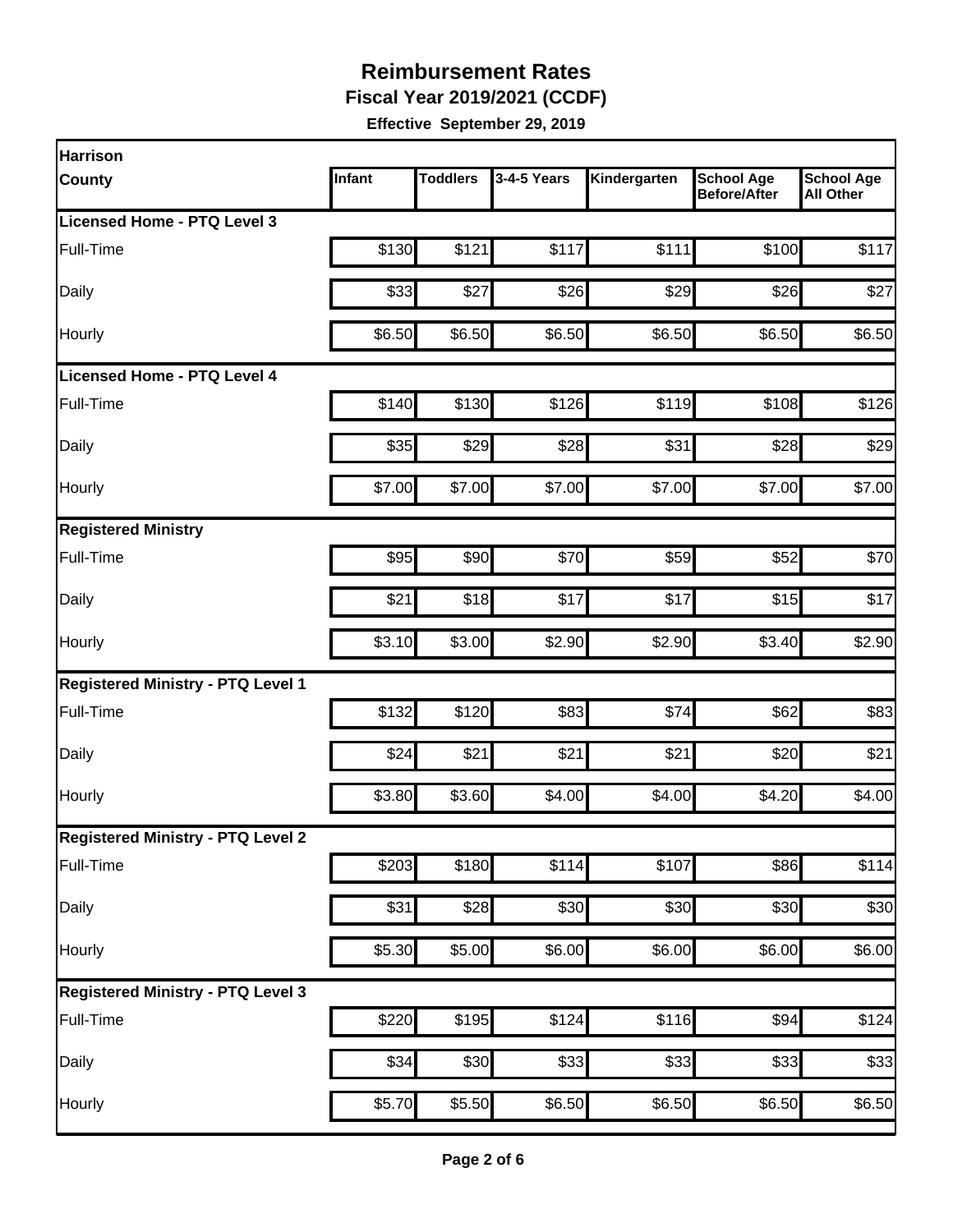**Fiscal Year 2019/2021 (CCDF)**

| <b>Harrison</b>                          |        |                 |             |              |                                          |                                       |
|------------------------------------------|--------|-----------------|-------------|--------------|------------------------------------------|---------------------------------------|
| County                                   | Infant | <b>Toddlers</b> | 3-4-5 Years | Kindergarten | <b>School Age</b><br><b>Before/After</b> | <b>School Age</b><br><b>All Other</b> |
| <b>Registered Ministry - PTQ Level 4</b> |        |                 |             |              |                                          |                                       |
| Full-Time                                | \$237  | \$210           | \$133       | \$125        | \$101                                    | \$133                                 |
| Daily                                    | \$36   | \$32            | \$35        | \$35         | \$35                                     | \$35                                  |
| Hourly                                   | \$6.20 | \$5.90          | \$7.00      | \$7.00       | \$7.00                                   | \$7.00                                |
| <b>Exempt Center</b>                     |        |                 |             |              |                                          |                                       |
| Full-Time                                | \$95   | \$90            | \$70        | \$59         | \$52                                     | \$70                                  |
| Daily                                    | \$21   | \$18            | \$17        | \$17         | \$15                                     | \$17                                  |
| Hourly                                   | \$3.10 | \$3.00          | \$2.90      | \$2.90       | \$3.40                                   | \$2.90                                |
| <b>Accredited Exempt Center</b>          |        |                 |             |              |                                          |                                       |
| Full-Time                                | \$135  | \$119           | \$105       | \$98         | \$72                                     | \$90                                  |
| Daily                                    | \$29   | \$25            | \$24        | \$23         | \$15                                     | \$23                                  |
| Hourly                                   | \$4.80 | \$4.60          | \$4.20      | \$4.30       | \$4.50                                   | \$4.40                                |
| <b>Exempt Home</b>                       |        |                 |             |              |                                          |                                       |
| Full-Time                                | \$79   | \$67            | \$67        | \$67         | \$50                                     | \$67                                  |
| Daily                                    | \$17   | \$16            | \$16        | \$16         | \$12                                     | \$16                                  |
| Hourly                                   | \$1.60 | \$1.60          | \$1.60      | \$1.60       | \$1.60                                   | \$1.60                                |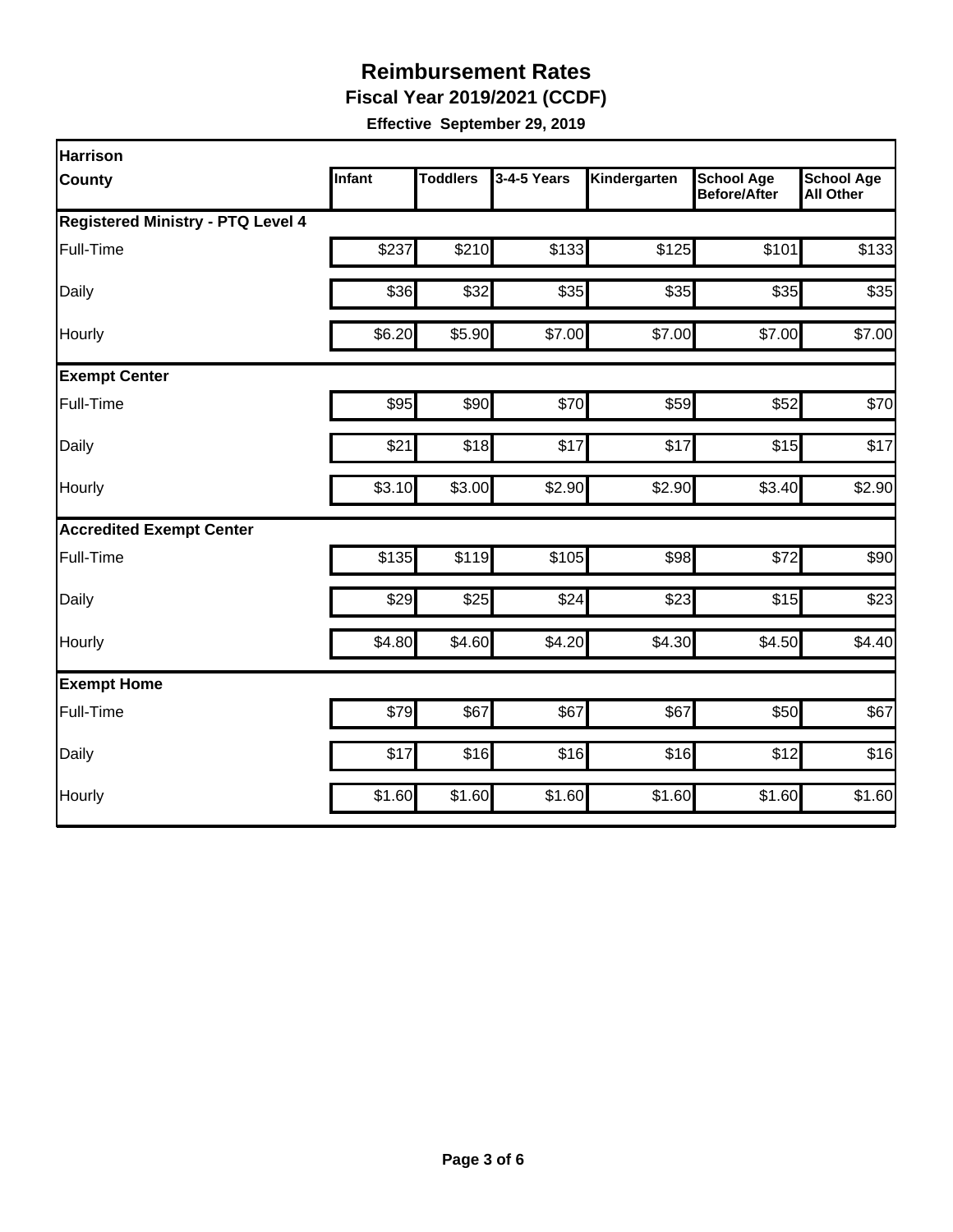#### **School Year 2019/2021 (OMW Pre-K) Reimbursement Rates**

| Harrison                      |        |                 |             |              |                                          |                         |
|-------------------------------|--------|-----------------|-------------|--------------|------------------------------------------|-------------------------|
| <b>County</b>                 | Infant | <b>Toddlers</b> | 3-4-5 Years | Kindergarten | <b>School Age</b><br><b>Before/After</b> | School Age<br>All Other |
| Licensed Center - PTQ Level 3 |        |                 |             |              |                                          |                         |
| Full-Time                     |        |                 | \$136.40    |              |                                          |                         |
| Daily                         |        |                 |             |              |                                          |                         |
| Hourly                        |        |                 |             |              |                                          |                         |
| Licensed Center - PTQ Level 4 |        |                 |             |              |                                          |                         |
| Full-Time                     |        |                 | \$146.30    |              |                                          |                         |
| Daily                         |        |                 |             |              |                                          |                         |
| Hourly                        |        |                 |             |              |                                          |                         |
| Licensed Home - PTQ Level 3   |        |                 |             |              |                                          |                         |
| Full-Time                     |        |                 | \$128.70    |              |                                          |                         |
| Daily                         |        |                 |             |              |                                          |                         |
| Hourly                        |        |                 |             |              |                                          |                         |
| Licensed Home - PTQ Level 4   |        |                 |             |              |                                          |                         |
| Full-Time                     |        |                 | \$138.60    |              |                                          |                         |
| Daily                         |        |                 |             |              |                                          |                         |
| Hourly                        |        |                 |             |              |                                          |                         |
| VCP Ministry - PTQ Level 0    |        |                 |             |              |                                          |                         |
| Full-Time                     |        |                 | \$77.00     |              |                                          |                         |
| Daily                         |        |                 |             |              |                                          |                         |
| Hourly                        |        |                 |             |              |                                          |                         |
| VCP Ministry - PTQ Level 3    |        |                 |             |              |                                          |                         |
| Full-Time                     |        |                 | \$136.40    |              |                                          |                         |
| Daily                         |        |                 |             |              |                                          |                         |
| Hourly                        |        |                 |             |              |                                          |                         |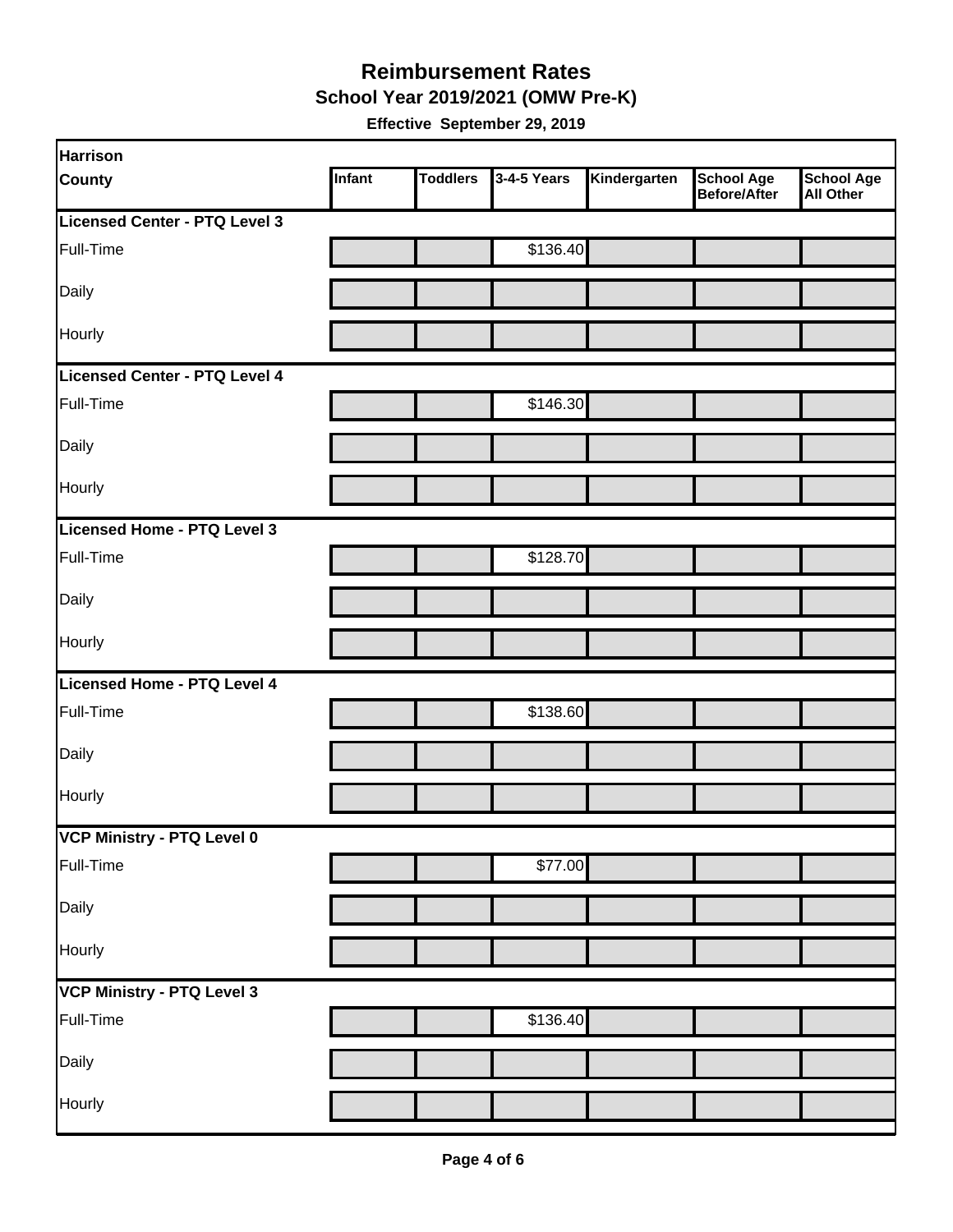**School Year 2019/2021 (OMW Pre-K)**

| <b>Harrison</b>                         |        |                 |             |              |                                          |                                       |
|-----------------------------------------|--------|-----------------|-------------|--------------|------------------------------------------|---------------------------------------|
| <b>County</b>                           | Infant | <b>Toddlers</b> | 3-4-5 Years | Kindergarten | <b>School Age</b><br><b>Before/After</b> | <b>School Age</b><br><b>All Other</b> |
| <b>VCP Ministry - PTQ Level 4</b>       |        |                 |             |              |                                          |                                       |
| Full-Time                               |        |                 | \$146.30    |              |                                          |                                       |
| Daily                                   |        |                 |             |              |                                          |                                       |
| Hourly                                  |        |                 |             |              |                                          |                                       |
| Private Accredited School - PTQ Level 0 |        |                 |             |              |                                          |                                       |
| Full-Time                               |        |                 | \$104.50    |              |                                          |                                       |
| Daily                                   |        |                 |             |              |                                          |                                       |
| Hourly                                  |        |                 |             |              |                                          |                                       |
| Private Accredited School - PTQ Level 1 |        |                 |             |              |                                          |                                       |
| Full-Time                               |        |                 | \$104.50    |              |                                          |                                       |
| Daily                                   |        |                 |             |              |                                          |                                       |
| Hourly                                  |        |                 |             |              |                                          |                                       |
| Private Accredited School - PTQ Level 2 |        |                 |             |              |                                          |                                       |
| Full-Time                               |        |                 | \$125.40    |              |                                          |                                       |
| Daily                                   |        |                 |             |              |                                          |                                       |
| Hourly                                  |        |                 |             |              |                                          |                                       |
| Private Accredited School - PTQ Level 3 |        |                 |             |              |                                          |                                       |
| Full-Time                               |        |                 | \$136.40    |              |                                          |                                       |
| Daily                                   |        |                 |             |              |                                          |                                       |
| Hourly                                  |        |                 |             |              |                                          |                                       |
| Private Accredited School - PTQ Level 4 |        |                 |             |              |                                          |                                       |
| Full-Time                               |        |                 | \$146.30    |              |                                          |                                       |
| Daily                                   |        |                 |             |              |                                          |                                       |
| Hourly                                  |        |                 |             |              |                                          |                                       |